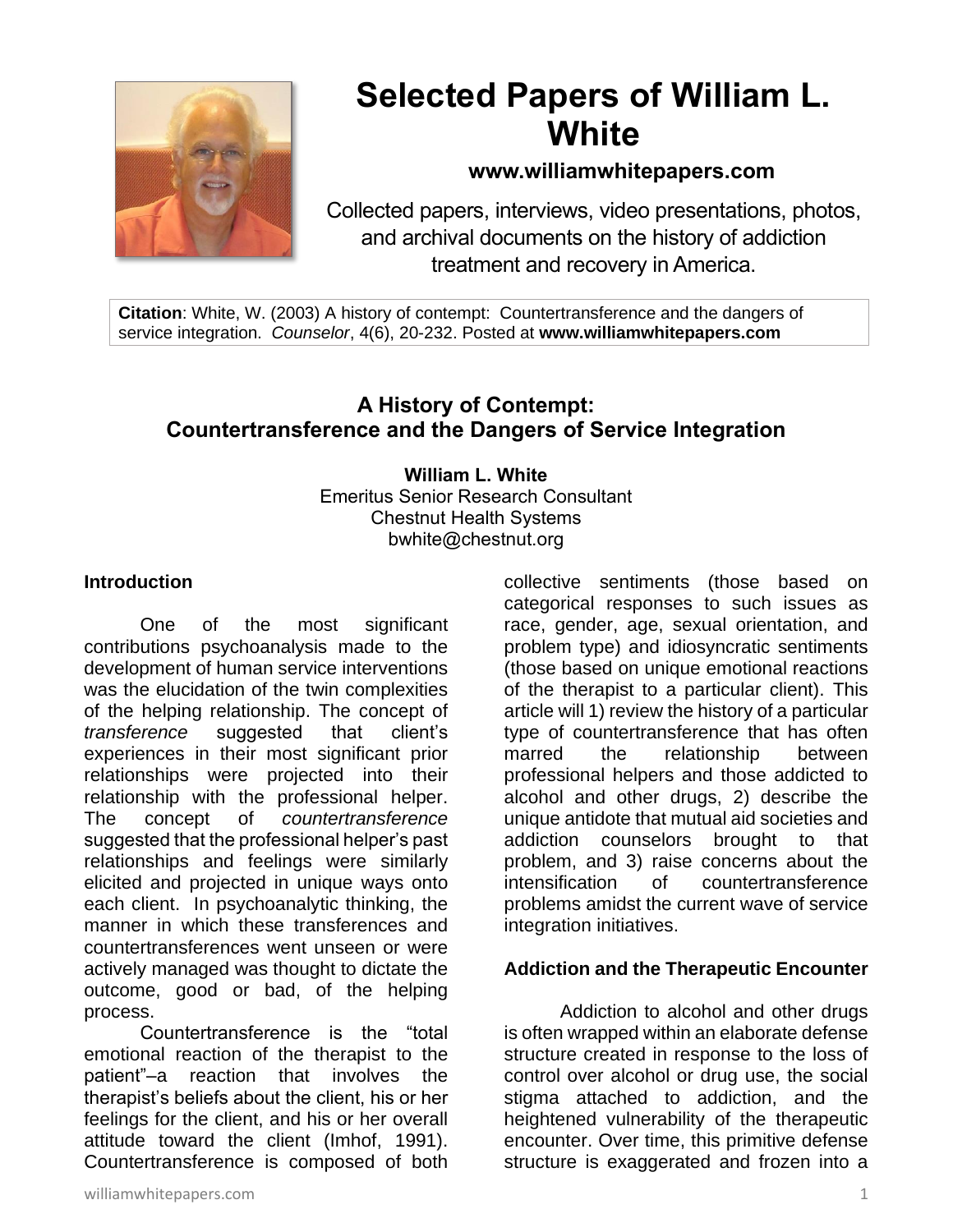self-fulfilling view of self and the world. It is not surprising then that addicts develop chronic self-defeating styles of interacting with professional helpers via passivity (superficial charm, temporary compliance, flight into health, social withdrawal) or aggression (justifying, blaming, acting out, intimidating, fleeing) (White, 1996).

Professional helpers bring their own emotional responses to addicts and their defensive gambits. Cohen, White and Schoolar (1971) ask, "How does one move unflinchingly into an arena where he or she is made to feel unwanted, incompetent and even malevolent?" The historical answer to this question is that helping professionals have avoided such discomfort by excluding addicts from various service contexts or by becoming over-involved, engulfed and embittered in such encounters. It is at these extremes that professional helpers have been guilty of ethical breaches that range from clinical abandonment (disrespect, emotional detachment, avoidance, and service extrusion) to enmeshment (rescuing, emotional fusion, intimacy violations).

## **Cycles of Contempt and Respect**

While professional countertransference can stem from highly personal sources, it can also flow from larger cultural attitudes toward those addicted to alcohol and other drugs. Views toward persons with severe alcohol and other drug problems have vacillated among the public and among helping professionals. There are eras in which addicted persons are defined as morally inferior (dangerous "fiends") and subjected to systems of sequestration and punishment. These eras create the stigmatized soil out of which recovery mutual aid societies and specialized addiction treatment institutions are spawned. There are also eras in which persons addicted to alcohol and other drugs are viewed as our family members, friends, neighbors and coworkers–people viewed as morally worthy of our compassion and care. As attitudes toward addiction soften, the care of addicts evolves through the creation of specialized institutions to their integration into more

In 1833, social and professional attitudes toward the alcoholic were described as follows: "they repulse the drunkard from their doors; neglect his sufferings; and whenever they meet him, manifest their contempt and abhorrence of him" (Sigorney and Smith, 1833, p 38). In the face of such attitudes, it is not surprising that alcoholics were perceived as morally unworthy to receive care in hospitals and psychiatric asylums. The Washingtonian revival of the 1840s created a sanctuary for the stigmatized alcoholic: "The drunkard is now regarded in a new light....Instead of being considered a cruel monster–a loathsome brute–an object of ridicule, contempt and indignation, as formerly, we are now taught to look upon him as a brother...as a slave to appetite, and debased by passion–yet still as a *man, our own brother*" (A Member, 1842, p. 65). The Washingtonians brought, in addition to a technology of recovery initiation (the public pledge, mutual surveillance, and service to others), a new attitude of regard and respect for the alcoholic. The inebriate homes and asylums of the nineteenth century were similarly birthed out of the belief that only in a specialized institution could the inebriate find the respect and care essential for his or her full recovery.

In the early 1870s, two recovering alcoholics, Jerry McAuley and his wife Marie, founded the Water Street Mission in New York City, marking the formal beginning of faith-based recovery ministries. One of McAuley's biographers described the Mission as a place where "men and women burdened with sin, broken down and shattered by debauchery and vice, homeless and hopeless, hungry, ragged and defiled, drunk or sober, fresh from prison or the gutter, are welcomed, are made to feel that somebody cares for them and that their wretched past has not made decency and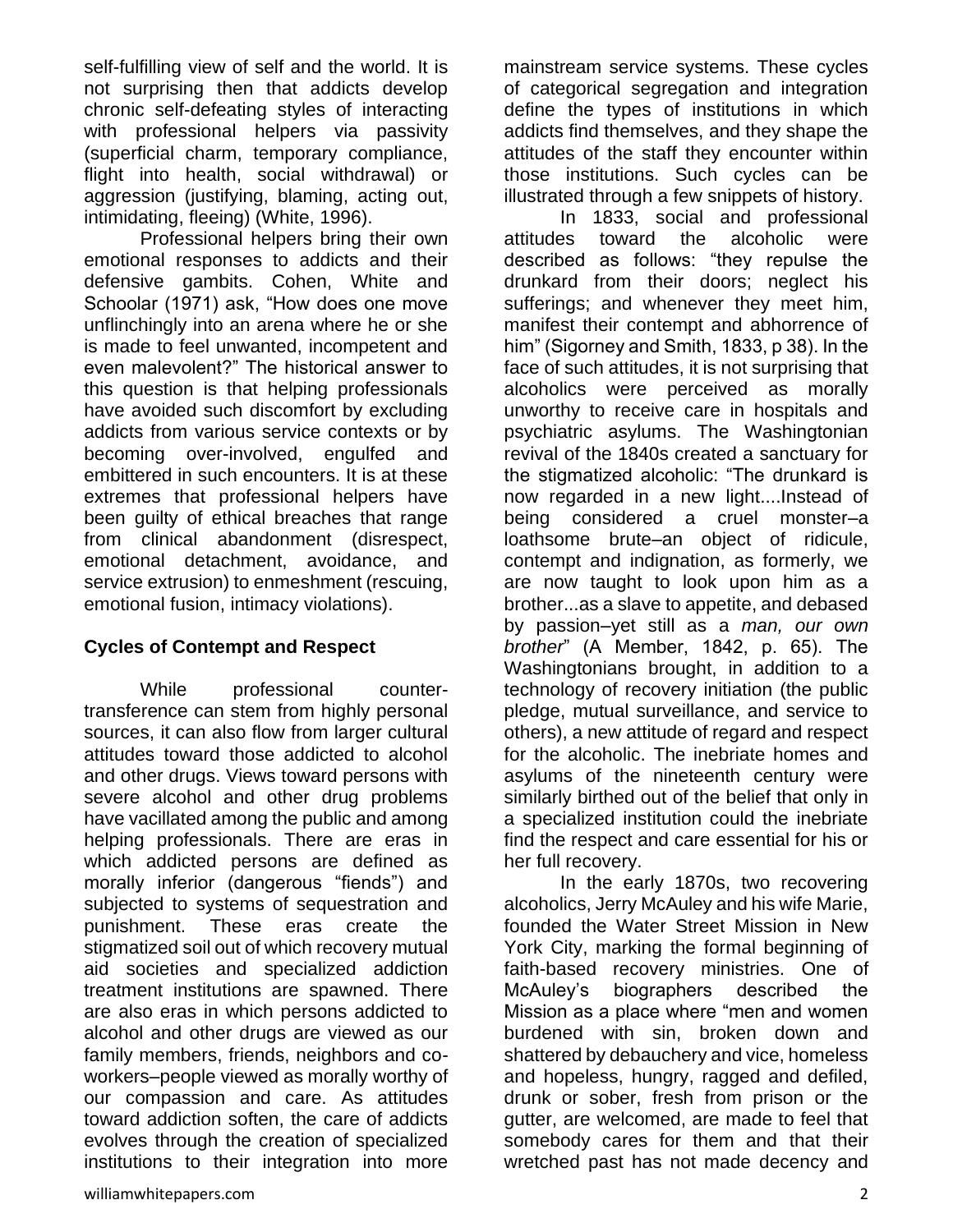respectability in this life and salvation in the life after impossible to them...." (Offord, 1885, p. 176-177). The rescue missions were a reaction to the climate of social contempt and the failure of mainstream religious institutions and the larger community to reach out to the suffering alcoholic and addict.

When the nineteenth century network of inebriate homes and asylums collapsed in a wave of therapeutic pessimism that culturally redefined addiction in moral terms, alcoholics and addicts were cloistered into inebriate penal colonies, the back wards of aging state psychiatric hospitals, or in expensive, but discreet, private drying out facilities. Two stories illustrate the unwelcome reception they encountered in these institutions.

Marle Woodson was legally committed to Eastern Oklahoma Hospital, a state psychiatric asylum, in 1931 after having spent thousands of dollars on treatment in private psychiatric institutions. When the physician assigned to treat him first entered his room, Woodson extended his hand to shake hands with the doctor. Woodson describes what happened: "The look which the doctor gave me simply set me back on my heels. My hand remained untaken...Then I realized with a shock that this was not a meeting of two gentlemen on a plane of equality. In the eyes of the man before me, I was just another insane patient" (Woodson, 1932, p. 7).

The noted American author Willie Seabrook was admitted to Bloomingdale Asylum for the Insane for treatment of alcoholism in 1933. Seabrook's psychiatrist, reflecting the attitudes of many professional helpers toward alcoholics during this time, complained to Seabrook, "every time we've taken a drunk in this place, we've regretted it." (Seabrook, 1935). Such professional contempt was the norm in this era of nonspecialized treatment.

The "modern alcoholism movement" (Alcoholics Anonymous, the Research Council on Problems of Alcohol, Yale Center of Alcohol Studies and the National Committee for Education on Alcoholism) rose out of the soil of such stigma. Why did the pioneers within these institutions champion a segregated system of care for the addicted? Because they had come to believe that alcoholics and addicts could never be helped in mainstream institutions permeated with such attitudes. As a result, alcoholics found entrance into new hospitalbased alcoholism units cared for by people like Sister Ignatia (known as the "Angel of Alcoholics Anonymous") and Dr. William Silkworth (known as the "little doctor who loved drunks"). Their achievements were more attitudinal than technical. Marty Mann, a central figure in the modern alcoholism movement, declared that the key to successful treatment "is accepting the other person just as he is, for exactly what he is....it accords him the dignity of his humanity quite apart from his illness which may have buried that humanity deep out of sight." (Mann, In Staub and Kent, 1973, p. 3)

The field of addiction treatment emerged as a segregated field of professional service in the 1970s because the lay and professional leaders of that field were convinced by their study of history and their own collective experiences that alcoholics and addicts would not be welcomed nor would they ever get the care they needed within mainstream mental health, public health and social service agencies. The majority of those who birthed this specialty field knew from their own personal experience just how inept mainstream institutions were at treating the alcoholic/addict and that the best interests of alcoholics/addicts were unlikely to be served in such institutions. They also knew that this was a failure both of technology (misguided assumptions and ineffective methods of intervention) and of attitudes. Those understandings became the impetus for a rebirthed field of addiction treatment and new specialty roles in addiction medicine and addiction counseling. While there have been many technical breakthroughs in the specialized arena of addiction treatment, what these new roles most contributed was a revival of respect for those impacted by addiction and a willingness to enter into service relationships characterized by